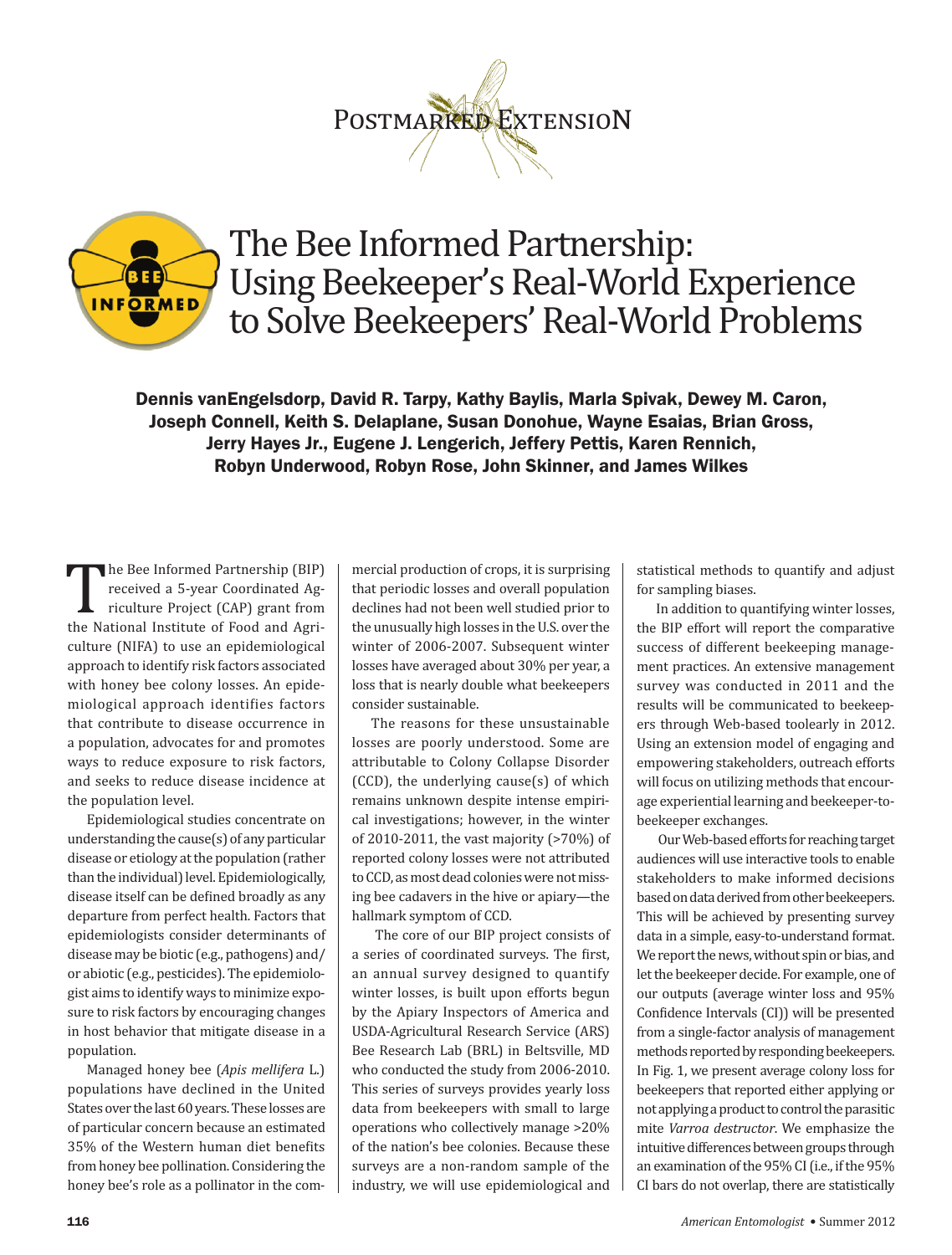**Some Significant Differences** 



Figure 1: A comparison of average winter colony mortality among beekeepers who reported treating or not treating with a known varroa mite control product at least once to a majority of their colonies between April 2010 and March 2011. This figure will be accompanied with the following interpretation: Beekeepers who reported treating with a known varroa mite control product reported 7 fewer overwintering colony deaths per 100 managed colonies than those who did not report using a known varroa mite control product. In other words, beekeepers who reported treating lost 20% fewer colonies than those who did not report such use. Sixty-one percent of beekeepers did not report using a varroa mite control product.

significant differences between the groups). In addition, we include an asterisk above bars that are significantly different (P<0.05). The purpose of this reporting is to visually demonstrate the magnitude of differences between the populations. We also include a short descriptive "interpretation" of the results for each figure.

Recognizing that there are geographic differences in management practices, results will be regionalized. In the first year, results can be divided into operations that manage colonies in the southern region, northern region, or both. Migratory beekeepers operating in both northern and southern states are likely to employ management practices that are different from stationary operations. Adding respondents beyond the initial 3,000 will allow resolution of differences in management outcomes in more narrowly defined populations.

The epidemiological approach identifies both risk factors (i.e., Fig. 1) and management practices meant to reduce risk-factor exposure. It is not sufficient to present results without providing an economic context; therefore, an important part of this effort will be to assign economic weight to the implementation of specific management practices.

In this first year, the costs of treatments are being compiled and compared with the benefit of reduced colony replacement costs. For example, using Apiguard (a varroa mite control product that costs \$8 per treatment) is correlated with a 30% decrease in overwintering mortality. If replacement colony costs are \$90-\$120, then Apiguard is associated with a \$30-\$40 expected benefit. In this case, our survey data indicate that Apiguard is worth its cost.

Other remedial products may be associ-

ated with lower winter losses but may not be cost effective. This analysis only considers the actual purchase cost of treatment and the benefit of not having to replace a hive (i.e., it does not take into account associated costs of labor). In the future, we will consider other costs associated with treatment and their benefits, such as improved honey production from healthier bees.

A critical component of this effort is disseminating information to beekeepers quickly and accurately. Because peerreviewed results are important for scientific integrity, a science advisory board will be consulted to develop criteria for Web publication (including a peer-reviewed standard for grading and vetting the quality of individual survey outputs). The BIP Web site (http://beeinformed.org) will be the main conduit of information dissemination. This site will engage beekeeper discussion, keep interested parties apprised of on-going field activities, and publicize accomplishments. The eXtension "Honey Bee Health" community of practice (COP; http://www. extension.org/bee\_health) will be used to disseminate more "processed" results.

Survey efforts will focus on retrospective interviews and the establishment of technology-transfer teams. These teams will work with selected large beekeeping operations (e.g., queen-rearing operations and migratory beekeepers) to establish disease-monitoring protocols. This is the most resource-intensive aspect of this initiative, but it is necessary because relatively small numbers of beekeepers own a majority of the country's colonies (e.g., migratory operations) or generate a majority of the genetic stock (e.g., queen producers in northern California). By focusing attention on these

keystone operations, movement of diseases and pests across the nation can be reduced and the distribution of disease-resistant stock enhanced.

Work with the California Bee Breeding Association has begun. We established a team of professionals to work one-on-one with major queen producers in northern CA to assist with: 1) stock selection and breeding for resistance; 2) enhancement of genetic diversity; 3) disease and pest diagnostics with information on best management practices (BMPs) to reduce chemical treatments; and 4) cooperative research on relevant topics, such as quality of queens and drones and efficacy of treatments. This program will be expanded to include other large queen-production regions (e.g., the southeastern U.S. and Hawaii). Another team will be established to work with migratory beekeeping operations to achieve the same goals. Working directly with the queen-rearing industry and migratory beekeepers will provide a strategic benefit for the improvement of bee health nationwide.

Another core component of our project is the creation and maintenance of a Honey Bee Health Database, which will (a) serve as a repository for new data collected in this initiative and (b) act as a comprehensive site into which data from historical and ongoing efforts can be archived. For example, NASA is transferring to BIP the HoneyBeeNet database that links local nectar flow scale hive data with satellite vegetation phenology to associate seasonal variations in bee foraging with variation in climate.

A preliminary survey of readily available, pertinent data suggests that, conservatively, over 100,000 honey bee health records could be incorporated from ARS-BRL diagnostics and the USDA Animal and Plant Health Inspection Service (APHIS) National Honey Bee Pest and Disease Survey. The APHIS surveys have been conducted yearly nationwide since 2009 and include apiarylevel data on exotic pests as well as general honey bee health (e.g., viral and pathogen load). These reports, combined with newly incorporated data from various initiatives, will provide beekeepers a temporal and geographical context for interpreting results. This context is important for several known bee viruses and the gut microsporidian Nosema ceranae (for which the etiology is not fully understood). While survey information will provide beekeepers better insights into the diseases in their own operations,